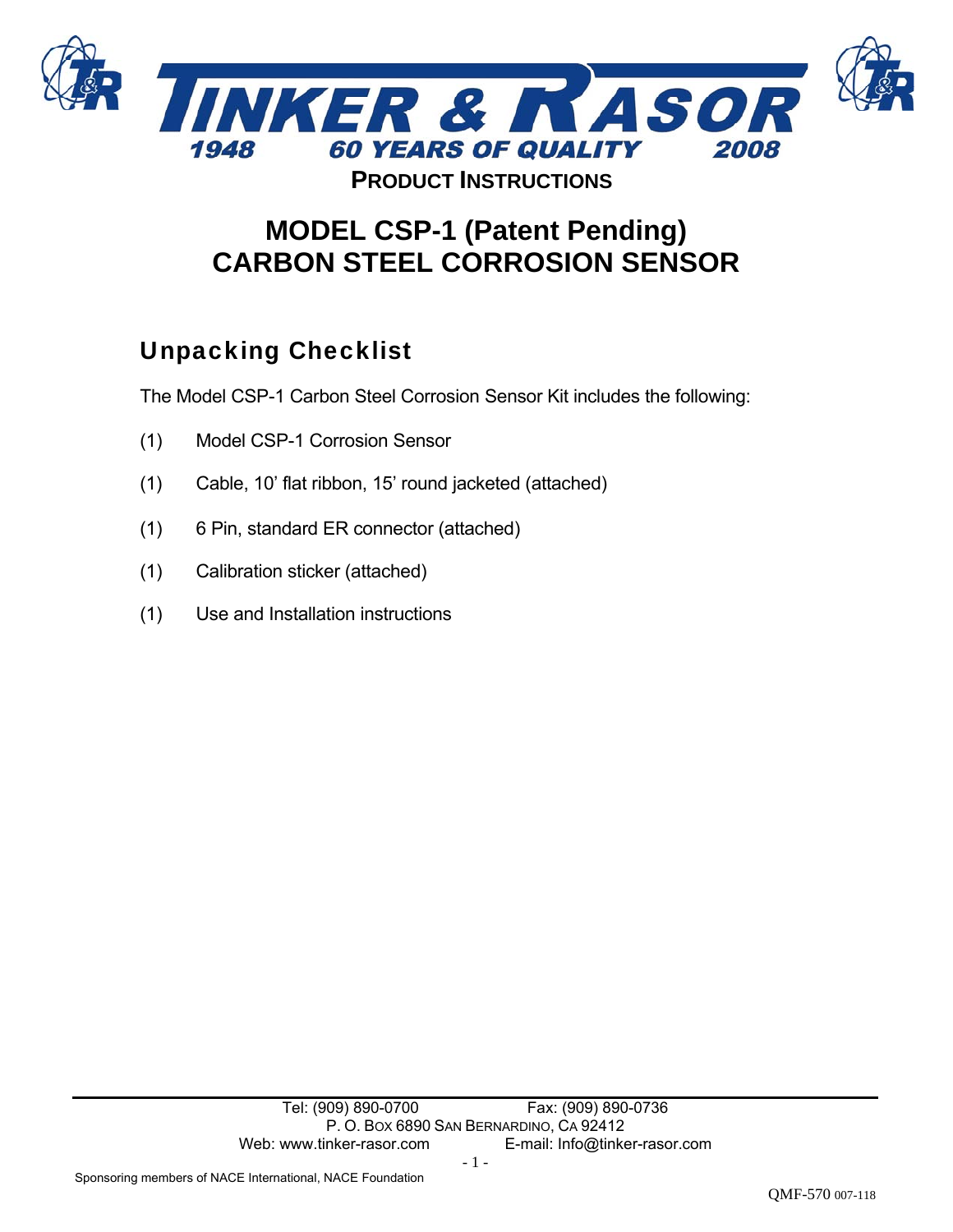

**PRODUCT INSTRUCTIONS**

## **INSTALLATION PROCEDURES**

The CSP-1 probes have a 10-foot length of flat ribbon cable attached to the sensor with the other end spliced to a 15-foot length of round PVC jacketed cable which in turn is terminated with a standard 6-pin connector compatible with standard ER instruments.

For mounting the probe, a small amount of adhesive is used to attach the probe to the pipe at the desired location. This adhesive should be applied only to the back (non window) side of the probe. The ribbon cable should be dressed flat along the surface of the pipe to the point where it leaves the pipe towards the surface. Handle the ribbon cable with care as it can be easily damaged by mistreatment.

The round PVC cable can be routed so as to locate the connector conveniently for protection from the environment and to facilitate the taking of subsequent probe readings. The Model T-3 CP Test Station is recommended for this purpose.

If an instrument is on-site, initial readings should be taken to ensure that no damage has occurred during installation and backfilling.

An example of an installation is shown here.

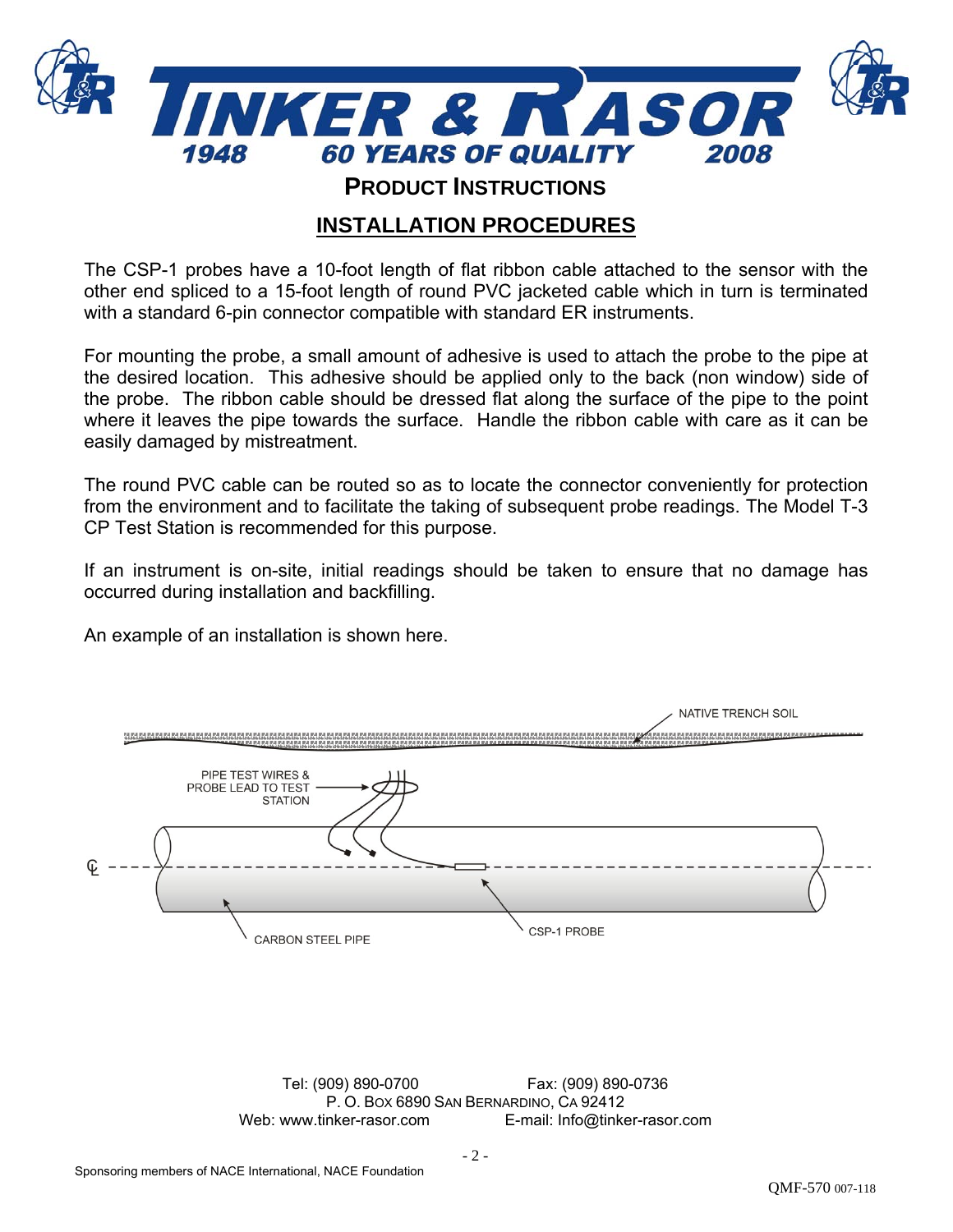

**PRODUCT INSTRUCTIONS**

## **USING THE CSP-1 SENSOR**

The CSP-1 is an Electrical Resistance (ER) sensor with a Carbon Steel measurement element and a measurement span of approximately:

 $CSP-1 = 5$  mils

Each measurement of the sensor provides a measure of cumulative metal loss due to corrosion. These sensors, in combination with other measurements such as pipe-to-soil potentials, can be very useful in determining if and when cathodic protection should be employed.

Typically the sensor is attached directly to carbon steel pipe (MEASURE element facing away from the pipe) with most common adhesives. After attachment the sensor cable is routed to the measurement location. Care should be exercised when backfilling to make sure that the flat ribbon cable is not damaged. To best emulate corrosion occurring on the pipe, the sensor should be at the same electrical potential. This can be accomplished by connecting the breakout lead at the instrument connector to the pipe. This is most easily done by connecting the breakout lead to one of the leads coming from the pipe at a potential test station. If corrosion measurements are being made in native soil; the native corrosion rate can be measured without making connection to the breakout lead and the corrosion rate under cathodic protection (CP) can be measured by connecting the breakout wire to the buried pipe or structure.

The CSP-1 sensor measurements can be taken with most industry standard ER instruments, i.e. Rohrback Cosasco Systems CK-3, CK-4, and CHECKMATE™; or the Metal Samples MS0500 and MS1500E (use CT 10 for probe selection on MS1500E). These instruments measure in "divisions" which represent 0.1% of the sensor span.

The corrosion rate is the slope of the metal-loss curve and corrosion rates between any two measurements are easily calculated with the following equation:

 $(R_f - R_i)$  365 CORROSION RATE =  $\frac{1}{1}$  X (SPAN) X – 1000 (TIME) where-  $R_f$  = Final reading in divisions  $R_i$  = Initial reading in divisions SPAN = Sensor span in mils

> Tel: (909) 890-0700 Fax: (909) 890-0736 P. O. BOX 6890 SAN BERNARDINO, CA 92412 Web: www.tinker-rasor.com E-mail: Info@tinker-rasor.com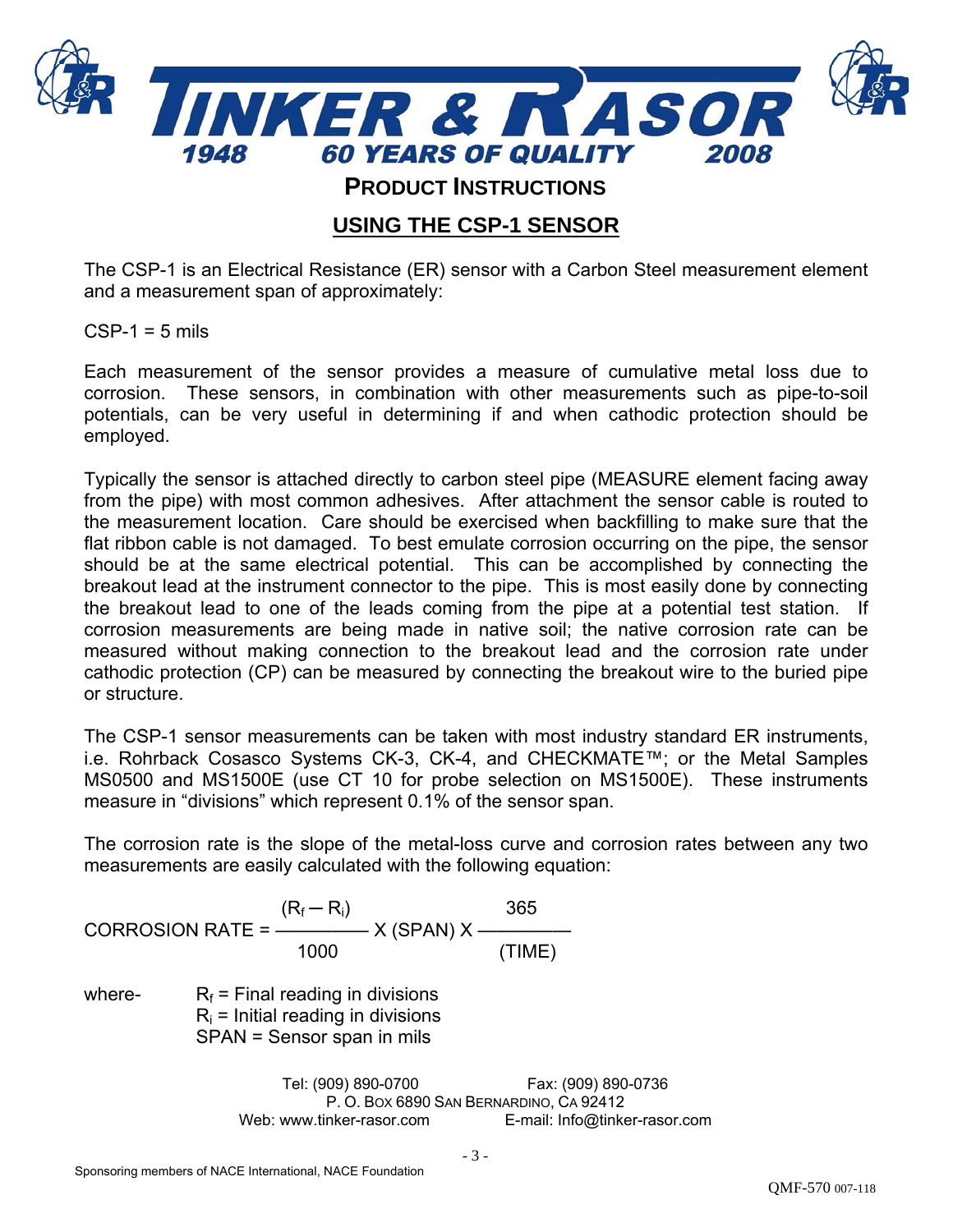

TIME = Time in days between measurements

For the CSP-1 with a span of 25 mils, the above equation can be simplified to-

 $(R_f - R_i) \times 9.125$ CORROSION RATE (MPY) = ————————— (TIME in days)

It is recommended that the calculation of corrosion rates be performed only when the change of readings in divisions is greater than ten (>10) or the time between readings is one month or longer.

Additional information may be found on the Tinker & Rasor website: www.tinker-rasor.com

Please contact Tinker & Rasor with any questions or comments you may have regarding this or other Tinker & Rasor products.

Tinker & Rasor PO BOX 6890 San Bernardino CA 92412 (909) 890-0700 Info@tinker-rasor.com

> Tel: (909) 890-0700 Fax: (909) 890-0736 P. O. BOX 6890 SAN BERNARDINO, CA 92412 Web: www.tinker-rasor.com E-mail: Info@tinker-rasor.com